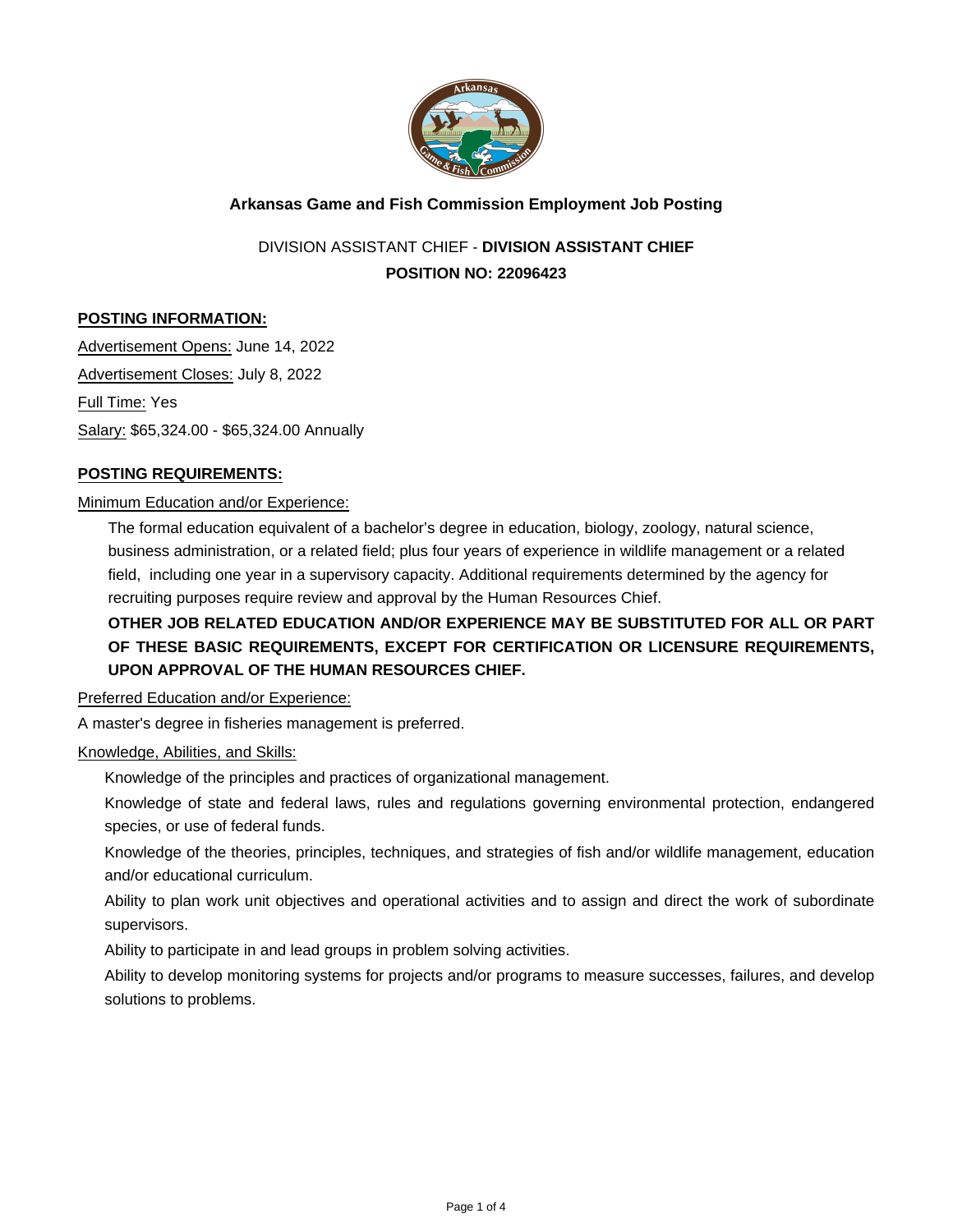# Preferred Knowledge, Abilities, and Skills:

Experience with developing and managing budgets. Ability to demonstrate excellent leadership and to unify a team around a common purpose. Good public speaking skills and affable attitude when communicating with agency staff and the public. Ability to work cooperatively on intra- and inter- divisional projects. Knowledge of freshwater fish, fisheries, fish population dynamics, and fish management techniques. Ability to exercise sound judgment and reasoning in decision making and problem solving. Ability to establish and maintain effective working relationships with the public, stakeholders, and Arkansas Game and Fish Commission staff. Ability to implement project management techniques and practices (scheduling/task management) to ensure completion of programs and projects in an effective and timely manner. Ability to write and edit technical reports in a timely manner. Ability to professionally explain project, division, and agency programs, policies, and procedures to the public, elected officials, and other stakeholders. Understanding of and participation in recreational fishing.

# **POSTING DETAILS:**

Position Location: City: Little Rock Office: Little Rock Central Office Division: Fisheries

### Job Summary:

The Arkansas Game and Fish Commission (AGFC) Division Assistant Chief is responsible for overseeing division operations. This position is governed by state and federal laws and agency policy.

### Typical Functions:

Directs the activities of a medium to large-sized professional and technical staff through lower-level supervisors, including approving hire recommendations, reviewing performance evaluations, evaluating the performance of immediate subordinates, and reviewing and approving/disapproving a variety of recommendations of subordinates.

Resolves problems referred by field personnel in areas such as program development, employee relations, scheduling, management techniques, public information, and strategic planning.

Evaluates and determines the progress of projects and programs through field inspections and compiles reports with recommendations for the review of division chiefs.

Identifies problem areas and monitors the progress of projects and programs through field inspections and compiles reports with recommendations for the review of division chiefs.

Reviews and approves division bills, invoices, and activity reports and may request further explanation of actions and purchases.

Compiles data as requested for special projects or programs such as program performance and expenditure reduction and recommends courses of action as indicated from analysis of data.

Performs other duties as assigned.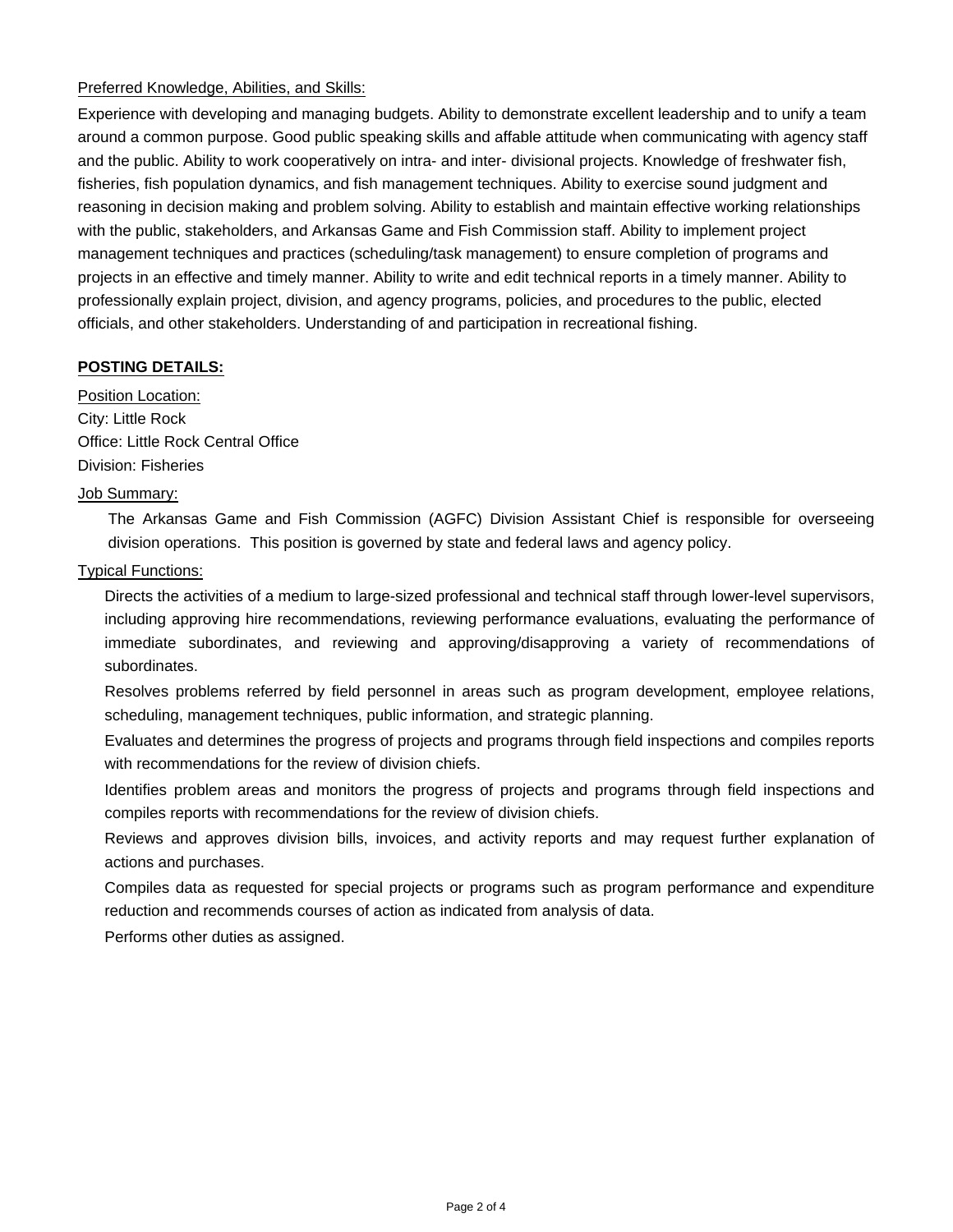## Specific Duties and Responsibilities:

As the Assistant Chief of Fisheries Management for the Arkansas Game and Fish Commission, you will join a highly-trained, progressive team of Fisheries Scientists working to improve conservation and management of aquatic resources in Arkansas. The Assistant Chief of Fisheries Management is responsible for overseeing fisheries management activities in 10 districts across the state, and serves on the AGFC Fisheries Division Leadership Team alongside the Chief and three other Assistant Chiefs. In addition to supervising the districts, this position is responsible for a number of statewide projects and initiatives related to recreational fishing in the Natural State.

### This position will:

- Lead the Fisheries Management Section (all district biologists).
- Oversee the biennial fishing regulations review and update process.
- Oversee the development and revision of species and fishery management plans.
- Coordinate the Fisheries Division's role in enforcing the agency's Land Use Policy around AGFC Lakes.

- Assume responsibility for all budgetary matters related to project funding through Sportfish Restoration, Marine Fuel Tax, and other agency funding sources.

- Assist with the allocation of the division budget for capital construction projects, capital equipment requisition, vehicles, travel, professional services, and maintenance and operation of new and ongoing projects.

- Present regulatory and budgetary matters to the Arkansas Game and Fish Commission.
- Supervise and conduct work plan development and performance evaluations for subordinate staff.
- Lead recruitment efforts for filling open biologist positions.

- Work with AGFC Operations Division on fishing and boating access maintenance and improvement projects and issues.

- Ensure professional development of staff.

- Collaborate with division staff, university researchers, and other partners to develop and execute relevant research projects.

- Enhance division communication about projects and initiatives to stakeholders.

- Assist with projects that ensure that fishing remains part of Arkansas's heritage.
- Participate in intra- and inter- agency committees and partnerships across Arkansas and the region.
- Assist the Chief of Fisheries with projects and assignments as needed.

Certificates, Licenses, or Registrations:

Must possess a valid driver's license.

### Special Job Dimensions:

Regular in-state travel and occasional work other than normal office hours are required.

### Other Specific Information:

For additional information on this position, please contact Jason Olive, Chief of Fisheries, at [jason.olive@agfc.ar.gov.](mailto:jason.olive@agfc.ar.gov)

All applicants are subject to a criminal background check.